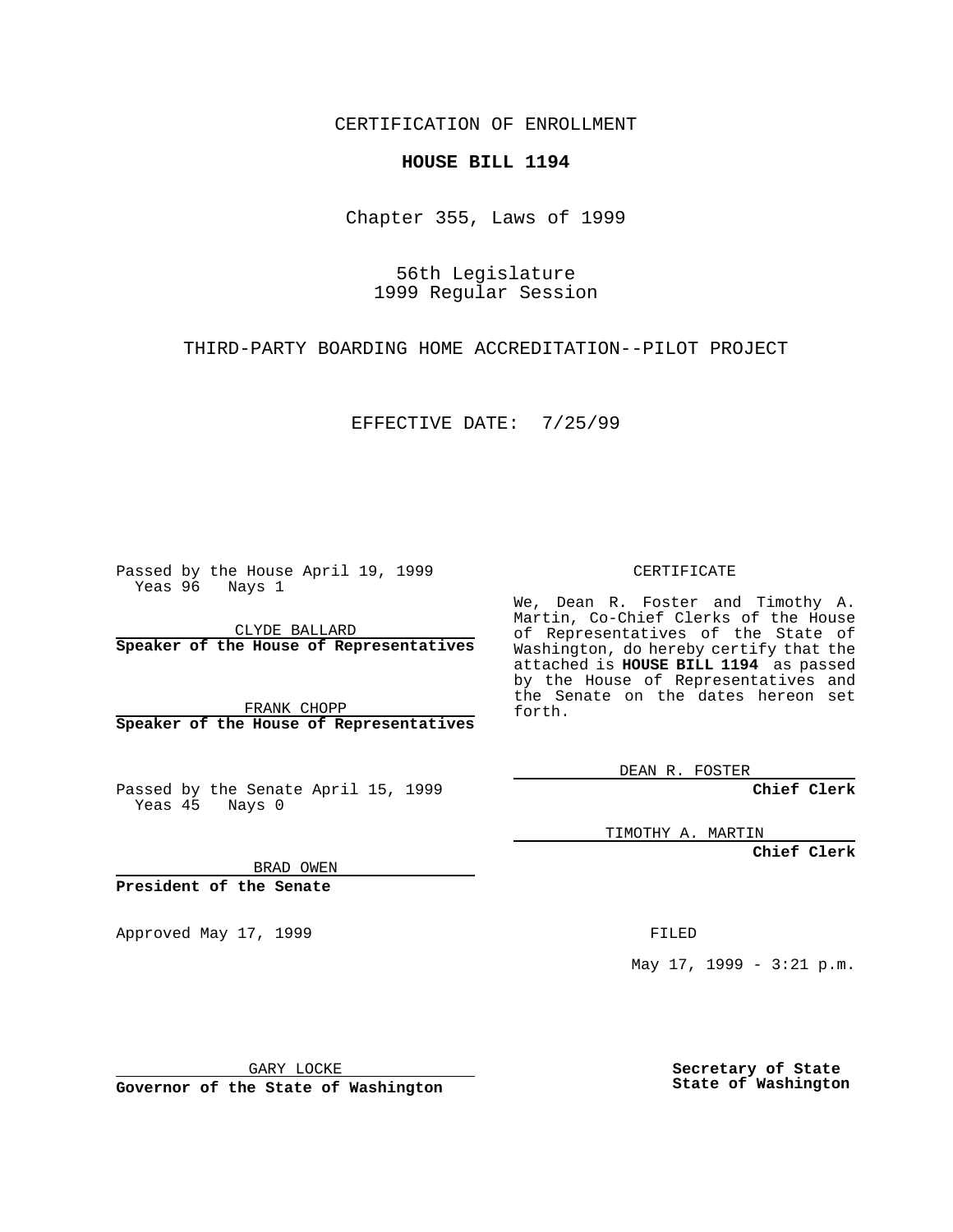## **HOUSE BILL 1194** \_\_\_\_\_\_\_\_\_\_\_\_\_\_\_\_\_\_\_\_\_\_\_\_\_\_\_\_\_\_\_\_\_\_\_\_\_\_\_\_\_\_\_\_\_\_\_

\_\_\_\_\_\_\_\_\_\_\_\_\_\_\_\_\_\_\_\_\_\_\_\_\_\_\_\_\_\_\_\_\_\_\_\_\_\_\_\_\_\_\_\_\_\_\_

## AS AMENDED BY THE SENATE

Passed Legislature - 1999 Regular Session

**State of Washington 56th Legislature 1999 Regular Session By** Representatives Pflug, Schual-Berke, Parlette and Cody Read first time 01/18/1999. Referred to Committee on Health Care.

 AN ACT Relating to a pilot project for third-party accreditation of boarding homes; and amending 1998 c 92 s 1 (uncodified).

BE IT ENACTED BY THE LEGISLATURE OF THE STATE OF WASHINGTON:

 **Sec. 1.** 1998 c 92 s 1 (uncodified) is amended to read as follows: (1) The legislature recognizes the need to involve the boarding home industry, the consumers of assisted living and retirement services, the long-term care ombudsman, and state regulatory agencies in the collaborative process of developing standards and procedures for accreditation of licensed boarding homes. As participants, consumers can help develop standards that more closely address their needs and make the accreditation of boarding home providers more meaningful to them when choosing among competitors. Providers can maintain flexibility in the marketplace and more quickly recognize and respond to the changing needs of its client base. Regulatory agencies can save money and remain assured that performance standards are high. For these reasons, the legislature finds that it is in the best interests of the boarding home industry, boarding home consumers, and state 18 regulatory agencies to support an industry-funded pilot program ((prior 19 to changing or developing new standards for boarding home regulation)).